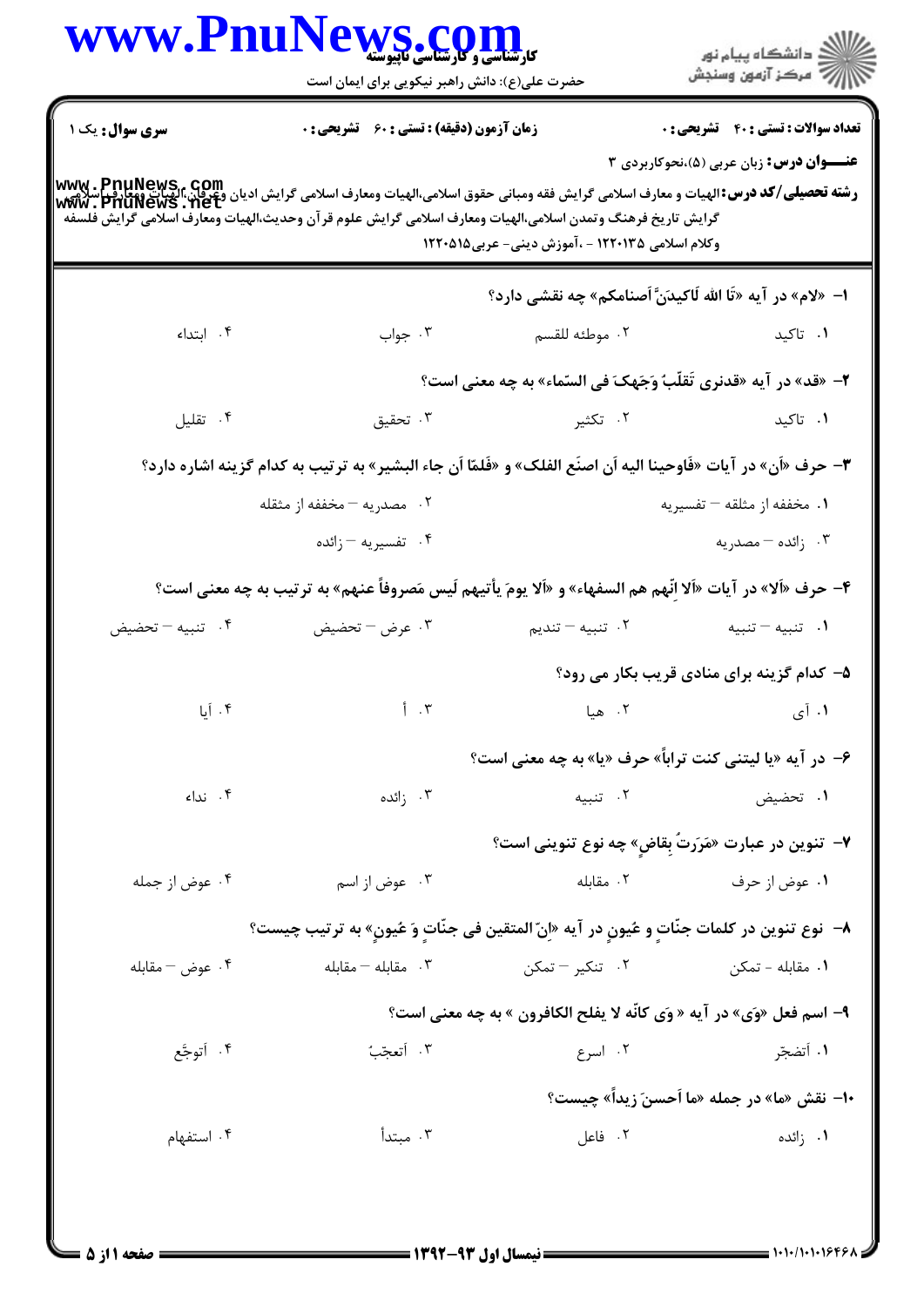|                        | www.PnuNews.com<br><b>کارشناسی و کارشناسی ناپیوسته</b>                                                                                                                                                                                                                     |                                                                                                      | ڪ دانشڪاه پيا <sub>م</sub> نور<br>ر <i>7</i> مرڪز آزمون وسنڊش |
|------------------------|----------------------------------------------------------------------------------------------------------------------------------------------------------------------------------------------------------------------------------------------------------------------------|------------------------------------------------------------------------------------------------------|---------------------------------------------------------------|
|                        | حضرت علی(ع): دانش راهبر نیکویی برای ایمان است                                                                                                                                                                                                                              |                                                                                                      |                                                               |
| <b>سری سوال : ۱ یک</b> | <b>زمان آزمون (دقیقه) : تستی : 60 ٪ تشریحی : 0</b>                                                                                                                                                                                                                         |                                                                                                      | <b>تعداد سوالات : تستي : 40 قشريحي : 0</b>                    |
|                        | www . PnuNews , Com<br>سلامی کلو اور استان الهیات و معارف اسلامی گرایش فقه ومبانی حقوق اسلامی،الهیات ومعارف اسلامی گرایش ادیان واقع ا<br>Www . PnuNews . het<br>گرايش تاريخ فرهنگ وتمدن اسلامي،الهيات ومعارف اسلامي گرايش علوم قرآن وحديث،الهيات ومعارف اسلامي گرايش فلسفه | وکلام اسلامی ۱۲۲۰۱۳۵ - ،آموزش دینی- عربی۱۲۲۰۵۱۵                                                      | <b>عنـــوان درس:</b> زبان عربی (۵)،نحوکاربردی ۳               |
|                        |                                                                                                                                                                                                                                                                            | 11- در آيه «ما أصبَرهُم عَلى النَّار» «متعجّب منه» را مشخص نمائيد.                                   |                                                               |
| ۰۴ هم $\cdot$          | ۰۳ ضمیر هُو در اَصبر                                                                                                                                                                                                                                                       | ۰۲ عَلى النار                                                                                        | ٠١. هُم على النّار                                            |
|                        |                                                                                                                                                                                                                                                                            | 12- كلمه «الرضي» در جمله «نعمَ القَرينُ الرضي» چه اعراب و چه نقشى دارد ؟                             |                                                               |
|                        | ۲.   تقديراً مرفوع – مبتداي مؤخر                                                                                                                                                                                                                                           |                                                                                                      | ٠١. تقديراً مرفوع – خبر                                       |
|                        | ۰۴ تقديراً مرفوع – صفت                                                                                                                                                                                                                                                     |                                                                                                      | ۰۳ تقديراً منصوب – مفعول به                                   |
|                        |                                                                                                                                                                                                                                                                            |                                                                                                      | 1۳– در عبارت «شهدتٌ یومَ المعركه» نقش «یوم» كدام گزینه است؟   |
| ۰۴ مفعول فيه           | ۰۳ مفعول له                                                                                                                                                                                                                                                                | ۰۲ مفعول به                                                                                          | ۰۱ مفعول معه                                                  |
|                        |                                                                                                                                                                                                                                                                            |                                                                                                      | ۱۴– کدام گزینه ظرف غیر متصرف دارد؟                            |
|                        | ۰۲ خالدین فیها ابداً                                                                                                                                                                                                                                                       |                                                                                                      | ٠١. وَ اللَّيلِ اذا أدبرِ وَ الصُّبحِ اذا أسفَرِ              |
|                        | ۴ . لا بثين فيها اَحقاباً                                                                                                                                                                                                                                                  |                                                                                                      | ۰۳ قالَ إِنِّي تُبتُ الآنَ                                    |
|                        |                                                                                                                                                                                                                                                                            |                                                                                                      | ۱۵– در کدام عبارت مفعول مطلق به کار رفته است؟                 |
|                        | ٢. سبحانَ الذّي خَلَقَ الازواجَ كلَّها                                                                                                                                                                                                                                     |                                                                                                      | ٠١. واصبر كما صَبَرَ اولوالعزم مِن الرُّسلِ                   |
|                        | ۴. وعَلَّم آدَمَ الاسماءَ كُلَّها                                                                                                                                                                                                                                          |                                                                                                      | ٣. فلا تَميلوا كلَّ الميل                                     |
|                        |                                                                                                                                                                                                                                                                            | ۱۶-  نوع مفعول را در آیه « کُلُوا و تَمتَعُوا قَلیلاً انَّکُم مُجرمون »  مشخص نمائید.                |                                                               |
| ۰۴ مفعول به            | ۰۳ مفعول فيه                                                                                                                                                                                                                                                               | ۰۲ مفعول مطلق                                                                                        | ۰۱ مفعول له                                                   |
|                        |                                                                                                                                                                                                                                                                            |                                                                                                      | ۱۷– در کدام گزینه مضاف نمی تواند «ال» داشته باشد؟             |
| ۰۴ الحسنُ الوجهِ       | ٠٣ الضاربُ رأسَ الجاني                                                                                                                                                                                                                                                     |                                                                                                      |                                                               |
|                        | ۱۸−  در عبارت های «جاء زید الفاضلُ ابوهُ» و «جاء رجلٌ عالمٌ» به ترتیب چه نوع نعتی بکار رفته است؟                                                                                                                                                                           |                                                                                                      |                                                               |
| ۰۴ سببی – سببی         | ۰۳ سببی – حقیقی                                                                                                                                                                                                                                                            | ۰۲ حقیقی – سببی                                                                                      | ۰۱ حقیقی <sup>–</sup> حقیقی                                   |
|                        |                                                                                                                                                                                                                                                                            | ۱۹- در عبارت «اللّهُمَّ ارحم عبدَک المسکین» مراد از نعت چیست؟                                        |                                                               |
| ۰۴ تَرحم واستعطاف      | ۰۳ تاکید                                                                                                                                                                                                                                                                   | ١. ذَمّ من اللَّهُ عَلَيْهِ مَسْرَحٍ مِنْ اللَّهِ مَسْرَحٍ مِنْ اللَّهِ مِنْ اللَّهِ مِنْ اللَّهِ مَ |                                                               |
|                        |                                                                                                                                                                                                                                                                            | +۲- در کدامیک از صفات مطابقت نعمت از منعوت در تذکیر و تأنیث لازم است؟                                |                                                               |
| ۰۴ جريح                | ۰۳ شکور                                                                                                                                                                                                                                                                    | ۰۲ بصیر                                                                                              | ۰۱ مسکین                                                      |
| = صفحه 2 از 5          |                                                                                                                                                                                                                                                                            |                                                                                                      | $=$ $\frac{1}{111}$ $\frac{1}{111}$                           |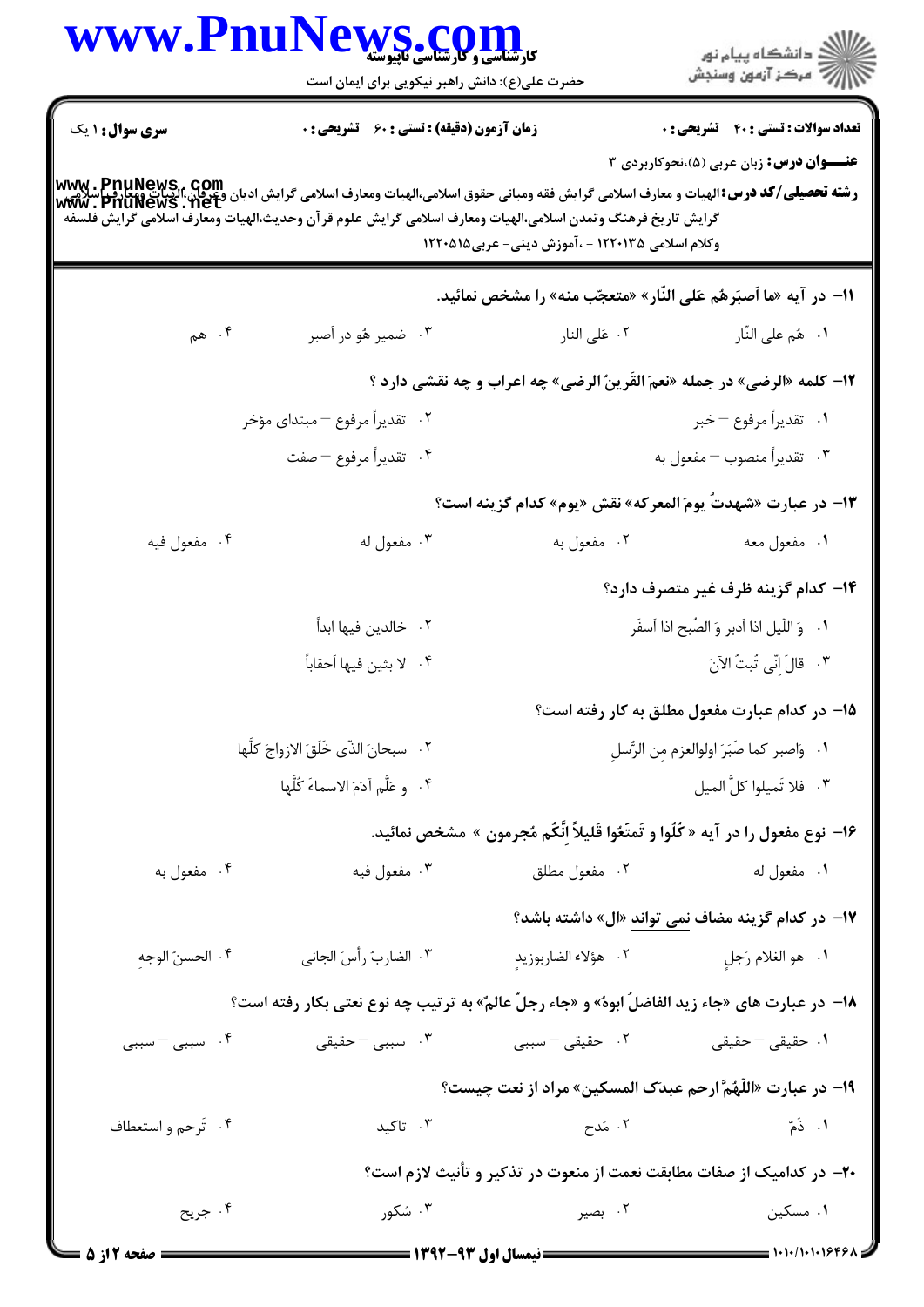|                        | WWW.PnuNews.com<br>حضرت علی(ع): دانش راهبر نیکویی برای ایمان است                                            |                                                                       | ِ دانشڪاه پيا <sub>م</sub> نور<br>/∕ مرڪز آزمون وسنڊش                                                                                                                                                                          |
|------------------------|-------------------------------------------------------------------------------------------------------------|-----------------------------------------------------------------------|--------------------------------------------------------------------------------------------------------------------------------------------------------------------------------------------------------------------------------|
| <b>سری سوال : ۱ یک</b> | <b>زمان آزمون (دقیقه) : تستی : 60 ٪ تشریحی : 0</b>                                                          |                                                                       | <b>تعداد سوالات : تستی : 40 - تشریحی : 0</b>                                                                                                                                                                                   |
|                        | گرايش تاريخ فرهنگ وتمدن اسلامي،الهيات ومعارف اسلامي گرايش علوم قر آن وحديث،الهيات ومعارف اسلامي گرايش فلسفه | وکلام اسلامی ۱۲۲۰۱۳۵ - ،آموزش دینی- عربی۱۲۲۰۵۱۵                       | <b>عنـــوان درس:</b> زبان عربی (۵)،نحوکاربردی ۳<br> www . PnuNews , com<br>  <b>رشته تحصیلی/کد درس:</b> الهیات و معارف اسلامی گرایش فقه ومبانی حقوق اسلامی،الهیات ومعارف اسلامی گرایش و علی این اسلام<br>  www . PnuNews . net |
|                        |                                                                                                             |                                                                       | <b>۲۱</b> - در کدام آیه صفت مشتق بکار رفته است؟                                                                                                                                                                                |
|                        | ٢. الذّين يتَّبِعُون الرَّسولَ النَّبى الُامِّى                                                             |                                                                       | ١. [نّه لكُم عدوٌ مبينٌ                                                                                                                                                                                                        |
|                        | ۴. والحبُّ ذوالعصف و الريحان                                                                                |                                                                       | ۰۳ اعبدوا ربّكم الذّى خَلَقكم                                                                                                                                                                                                  |
|                        |                                                                                                             |                                                                       | <b>۲۲</b> – در کدام آیه تاکید معنوی استعمال شده است؟                                                                                                                                                                           |
|                        | ٢ . - لا أقسم بيومِ القيامهِ و لا أقسم بالنّفسِ اللَّوامَهِ                                                 |                                                                       | ٠١. إِنَّكَ أَنتَ علَّامُ الغيوب                                                                                                                                                                                               |
|                        | ۴. فَسَجَدَ الملائكةُ كلَّهُم أجمعُون                                                                       |                                                                       | ۰۳ اسکن اَنت و زوجک الجنّه                                                                                                                                                                                                     |
|                        |                                                                                                             |                                                                       | ٢٣-  عبارت «التابع المقصود بِالحكم بلا واسطهٍ بينه و بين متبوعه» تعريف كدام گزينه است؟                                                                                                                                         |
| ۰۴ عطف بَيان           | ۰۳ عطف نَسق                                                                                                 | ۰۲ تاکید                                                              | ۰۱ بَدل                                                                                                                                                                                                                        |
|                        |                                                                                                             |                                                                       | ٢۴– در آيه شريفه «اهدنا الصراطَ المستقيم صراطَ الذّين انعمت عليهم» كدام نوع بدل بكار رفته است؟                                                                                                                                 |
| ۰۴ بدل اشتمال          | ۰۳ بدل مطابق                                                                                                | ۰۲ بدل مباین                                                          | ٠١ بدل بعض از كلّ                                                                                                                                                                                                              |
|                        |                                                                                                             |                                                                       | ۲۵– در چه مواردی بدل از مبدلٌ منه تبعیت می کند؟                                                                                                                                                                                |
| ۰۴ تذکر و تأنیث        | ۰۳ تعریف و تنکیر                                                                                            |                                                                       | ۰۱ مفرد، تثنیه، جمع مسلم ۲۰ اعراب                                                                                                                                                                                              |
|                        |                                                                                                             |                                                                       | 26- در آيه كريمه «و مَن يفعَل ذالك يلقَ اثاماً يضاعَف له العذاب» مبدل منه و بدل كدام اند؟                                                                                                                                      |
| ۰۴ يفعل - يلقَ         | ۰۳ يضاعف – له العذاب                                                                                        |                                                                       |                                                                                                                                                                                                                                |
|                        |                                                                                                             |                                                                       | <b>۲۷</b> - در عبارت «جاءَ محمّدٌ اَخوکَ» اَخوکَ نسبت به محمّد چه نقشی دارد؟                                                                                                                                                   |
| ۰۴ عطف بيان            |                                                                                                             | ۲. صفت مسلم ۲. بدل                                                    | ٠١ عطف بيان و بدل                                                                                                                                                                                                              |
|                        |                                                                                                             |                                                                       | ـ18−  در عبارت « قالَ جعفر بن محمد الصادق (ع) » عطف بيان چه جايگاهي دارد؟                                                                                                                                                      |
| ۰۴ لقب بعد از اسم      | ۰۳ صفت بعد از موصوف                                                                                         | ۲. اسم بعد از کنیه                                                    | ۰۱ مُفَسِّر بعد از مُفَسَّر                                                                                                                                                                                                    |
|                        |                                                                                                             |                                                                       | ۲۹− در آیه شریفه «یوقَدُ مِن شَجَرهٍ مبارکهٍ زیتُونَهٍ» متبوع و عطف بیان به ترتیب کدام است؟                                                                                                                                    |
| ۰۴ شجرهٍ – مباركهٍ     |                                                                                                             | ٠١ يوقَد –مِن شجرهٍ مسمع ٢٠ مباركهٍ – زيتونهٍ مسمع ٣٠ شجرهٍ – زيتونهٍ |                                                                                                                                                                                                                                |
|                        |                                                                                                             |                                                                       | ۳۰– در آیه کریمه «اَلذّی خَلَقَکَ فَسَوّاک فَعَدَلَکَ» معطوف علیه و معطوف را مشخص نمائید.                                                                                                                                      |
| ۰۴ خَلقکَ – سَوّاکَ    | ۰۳ خَلقکَ - عَدلکَ                                                                                          | ٢. فَسوّاكَ – عَدَلكَ                                                 | ۰۱ سواک – خَلقکَ                                                                                                                                                                                                               |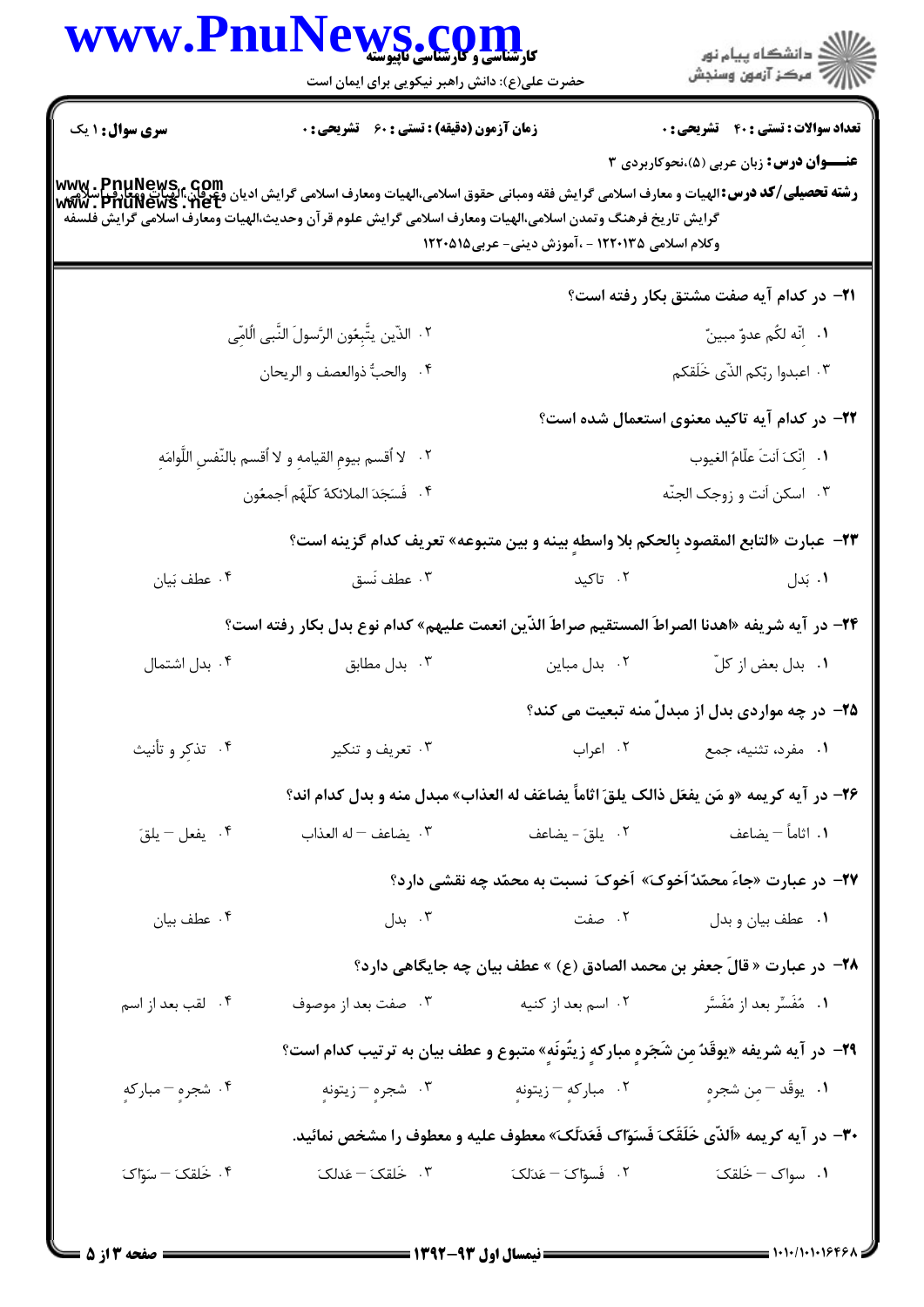|                         | www.PnuNews.co<br><b>کارشناسی و کارشناسی تاپیوسته</b><br>حضرت علی(ع): دانش راهبر نیکویی برای ایمان است                                                                                                                                                                                                                                      |                                                               | ڪ دانشڪاه پيا <sub>م</sub> نور<br>۾ سرڪز آزمون وسنڊش                                            |
|-------------------------|---------------------------------------------------------------------------------------------------------------------------------------------------------------------------------------------------------------------------------------------------------------------------------------------------------------------------------------------|---------------------------------------------------------------|-------------------------------------------------------------------------------------------------|
| <b>سری سوال : ۱ یک</b>  | <b>زمان آزمون (دقیقه) : تستی : 60 ٪ تشریحی : 0</b><br> www . PnuNews , com<br> و <b>شته تحصیلی/کد درس:</b> الهیات و معارف اسلامی گرایش فقه ومبانی حقوق اسلامی،الهیات ومعارف اسلامی گرایش ادیان وعوارت<br> www . PnuNewS . Net<br>گرايش تاريخ فرهنگ وتمدن اسلامي،الهيات ومعارف اسلامي گرايش علوم قرآن وحديث،الهيات ومعارف اسلامي گرايش فلسفه | وکلام اسلامی ۱۲۲۰۱۳۵ - ،آموزش دینی- عربی۱۲۲۰۵۱۵               | <b>تعداد سوالات : تستي : 40 - تشريحي : 0</b><br><b>عنـــوان درس:</b> زبان عربی (۵)،نحوکاربردی ۳ |
|                         |                                                                                                                                                                                                                                                                                                                                             | ٣١- در آيه ؒقدنري تقلب وجهک في السماء ؒکاربرد ؒقد ؒ کدام است؟ |                                                                                                 |
| ۰۴ تقلیل                | ۰۳ تکثیر                                                                                                                                                                                                                                                                                                                                    | ۰۲ تاکید                                                      | ۰۱ تحقیق                                                                                        |
|                         |                                                                                                                                                                                                                                                                                                                                             | ٣٢– درعبارت(ان اتبعت نصح الطبيب تشف)نقش(تشف)چيست؟             |                                                                                                 |
|                         | ۰۲ جزم به طلب                                                                                                                                                                                                                                                                                                                               |                                                               | ٠١ جواب قسم                                                                                     |
|                         | ۰۴ جواب شرط                                                                                                                                                                                                                                                                                                                                 |                                                               | ۰۳ مجزوم به حرف جازم محذوف                                                                      |
|                         |                                                                                                                                                                                                                                                                                                                                             | ٣٣– حرف(لام)در آيه(وانه لقسم لوتعلمون عظيم)ازكدام نوع است؟    |                                                                                                 |
| ۰۴ قسم                  | ۰۳ جواب قسم                                                                                                                                                                                                                                                                                                                                 | ۰۲ ابتداء                                                     | ٠١ جواب لوشرطيه                                                                                 |
|                         |                                                                                                                                                                                                                                                                                                                                             |                                                               | ٣۴- اصل حروف قسم كدام است؟                                                                      |
| ۰۴ الباء                | $\cdot$ اللام                                                                                                                                                                                                                                                                                                                               | ۰۲ الواو                                                      | ۰۱ التاء                                                                                        |
|                         |                                                                                                                                                                                                                                                                                                                                             |                                                               | ۳۵– درموردآیه(والتین والزیتون)کدام مورد <u>غلط</u> است؟                                         |
|                         | ٠٢ الزيتون عطف برالتين است.                                                                                                                                                                                                                                                                                                                 |                                                               | ۰۱ واو اول ،قسم و واو دوم،عطف است.                                                              |
|                         | ۰۴ واوقسم صرفا برسراسم ظاهرمي آيد.                                                                                                                                                                                                                                                                                                          |                                                               | ۰۳ واو اول ودوم قسم است.                                                                        |
|                         |                                                                                                                                                                                                                                                                                                                                             |                                                               | ۳۶- درکدام گزینه مای کافه به کار رفته است؟                                                      |
| ۰۴ وماربک بظلّام للعبيد | ۰۳ ماان زید قائم                                                                                                                                                                                                                                                                                                                            | ٠٢ قلّماتاخرت عن عملي                                         | ٠١. فلمّا ان جاءالبشير                                                                          |
|                         |                                                                                                                                                                                                                                                                                                                                             | ٣٧– (ما)درآيه(حتى اذاضاقت عليهم الارض بما رحبت)چه نقشى دارد؟  |                                                                                                 |
| ۰۴ مصدریه               | ۰۳ استفهامیه                                                                                                                                                                                                                                                                                                                                | ۰۲ شرطیه                                                      | ۰۱ زائده                                                                                        |
|                         | ٣٨- عبارت(الاعلام بما في ضميرالمتكلم المخاطب على وجه الايقاض)تعريف كدام اصطلاح است؟                                                                                                                                                                                                                                                         |                                                               |                                                                                                 |
| ۰۴ تفسیر                | ۰۳ تنبیه                                                                                                                                                                                                                                                                                                                                    | ۰۲ تحضیض                                                      | ۰۱ عرض                                                                                          |
|                         |                                                                                                                                                                                                                                                                                                                                             |                                                               | ۳۹– کدام موردتنوین می گیرد؟                                                                     |
|                         | ٠٢ اذاكان الاسم معرفه بالالف واللام                                                                                                                                                                                                                                                                                                         |                                                               | ٠١. اذاكان الاسم مضافا                                                                          |
|                         | ۰۴ اذا كان الاسم مضافا اليه                                                                                                                                                                                                                                                                                                                 |                                                               | ٠٣ اذاكان الاسم ممنوعا من الصرف                                                                 |